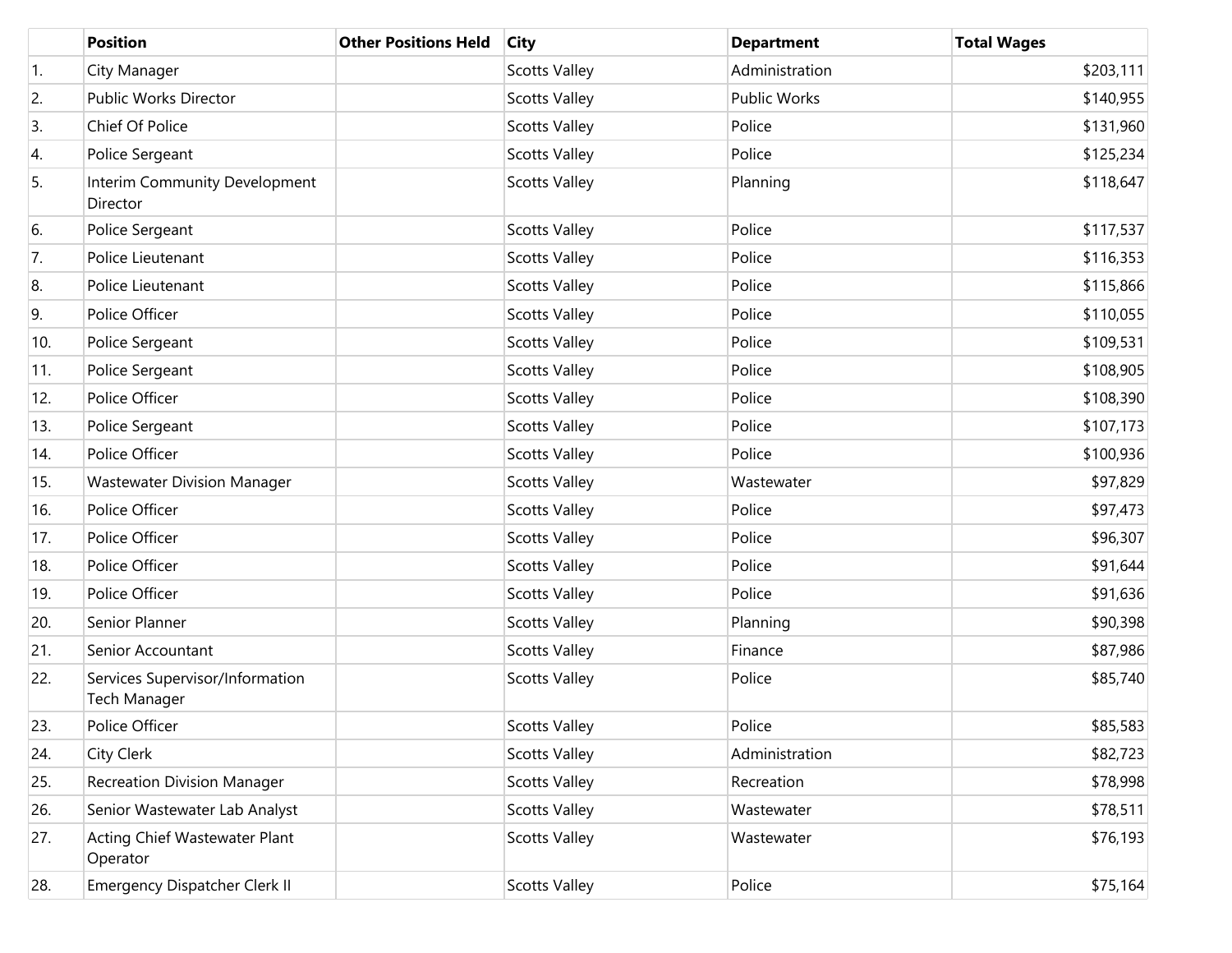| 29. | <b>Emergency Dispatcher Clerk II</b> | <b>Scotts Valley</b> | Police              | \$74,888 |
|-----|--------------------------------------|----------------------|---------------------|----------|
| 30. | Maintenance Supervisor               | <b>Scotts Valley</b> | <b>Public Works</b> | \$74,612 |
| 31. | Civil Engineer                       | <b>Scotts Valley</b> | Engineering         | \$74,131 |
| 32. | Wastewater Operator II               | <b>Scotts Valley</b> | Wastewater          | \$70,695 |
| 33. | Wastewater Operator II               | <b>Scotts Valley</b> | Wastewater          | \$67,838 |
| 34. | <b>Assistant Planner</b>             | <b>Scotts Valley</b> | Planning            | \$67,220 |
| 35. | Police Officer                       | <b>Scotts Valley</b> | Police              | \$66,718 |
| 36. | <b>Engineering Associate</b>         | <b>Scotts Valley</b> | Engineering         | \$66,471 |
| 37. | <b>Emergency Dispatcher Clerk I</b>  | <b>Scotts Valley</b> | Police              | \$65,984 |
| 38. | <b>Emergency Dispatcher Clerk I</b>  | <b>Scotts Valley</b> | Police              | \$65,961 |
| 39. | Accountant I                         | <b>Scotts Valley</b> | Finance             | \$65,734 |
| 40. | <b>Emergency Dispatcher Clerk I</b>  | <b>Scotts Valley</b> | Police              | \$61,883 |
| 41. | Administrative Secretary/Analyst     | <b>Scotts Valley</b> | Police              | \$61,202 |
| 42. | Maintenance Worker III               | <b>Scotts Valley</b> | <b>Public Works</b> | \$60,194 |
| 43. | Administrative Secretary III         | <b>Scotts Valley</b> | Engineering         | \$56,012 |
| 44. | Police Officer Trainee               | <b>Scotts Valley</b> | Police              | \$54,587 |
| 45. | Maintenance Worker III               | <b>Scotts Valley</b> | <b>Public Works</b> | \$52,968 |
| 46. | Chief Mechanic                       | <b>Scotts Valley</b> | Public Works        | \$52,407 |
| 47. | Police Officer                       | <b>Scotts Valley</b> | Police              | \$51,782 |
| 48. | Wastewater Operator II               | <b>Scotts Valley</b> | Wastewater          | \$50,584 |
| 49. | Chief Of Police                      | <b>Scotts Valley</b> | Police              | \$49,606 |
| 50. | <b>Recreation Coordinator</b>        | <b>Scotts Valley</b> | Recreation          | \$48,516 |
| 51. | Maintenance Worker II                | <b>Scotts Valley</b> | Public Works        | \$47,823 |
| 52. | Police Officer                       | <b>Scotts Valley</b> | Police              | \$47,697 |
| 53. | Senior Recreation Leader             | <b>Scotts Valley</b> | Recreation          | \$45,710 |
| 54. | Senior Recreation Leader             | <b>Scotts Valley</b> | Recreation          | \$41,931 |
| 55. | <b>Accounting Assistant</b>          | <b>Scotts Valley</b> | Finance             | \$39,172 |
| 56. | <b>Emergency Dispatcher Clerk I</b>  | <b>Scotts Valley</b> | Police              | \$35,555 |
| 57. | Maintenance Worker I                 | <b>Scotts Valley</b> | Public Works        | \$35,469 |
| 58. | Police Officer Trainee               | <b>Scotts Valley</b> | Police              | \$31,859 |
| 59. | Administrative Secretary I           | <b>Scotts Valley</b> | Recreation          | \$24,710 |
| 60. | Secretary I                          | <b>Scotts Valley</b> | Recreation          | \$21,019 |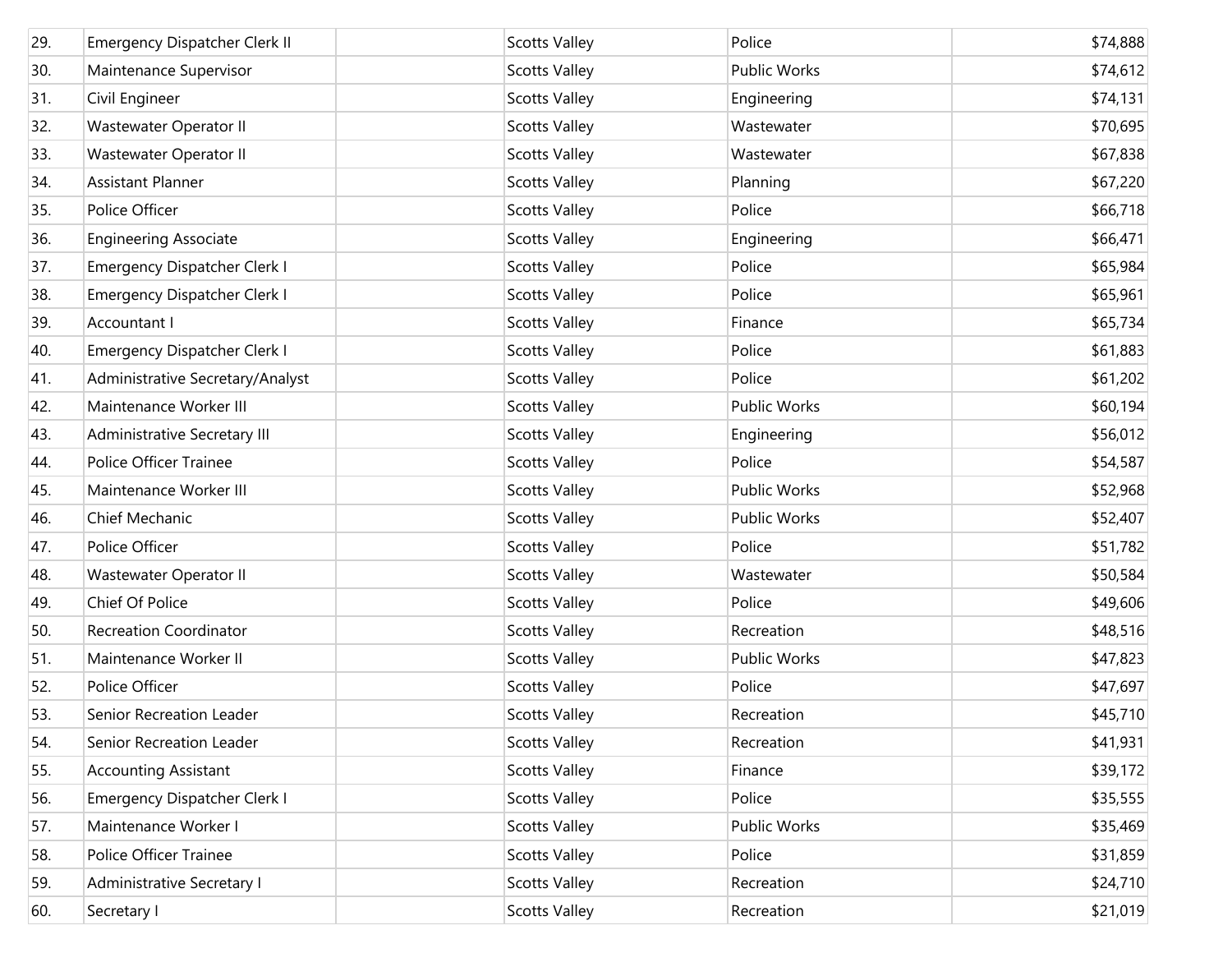| 61. | Police Officer                         | <b>Scotts Valley</b> | Police        | \$20,286 |
|-----|----------------------------------------|----------------------|---------------|----------|
| 62. | Office Assistant                       | <b>Scotts Valley</b> | Recreation    | \$17,642 |
| 63. | Laborer                                | <b>Scotts Valley</b> | Public Works  | \$17,065 |
| 64. | Senior Center Program<br>Administrator | <b>Scotts Valley</b> | Senior Center | \$16,988 |
| 65. | Recreation Leader                      | <b>Scotts Valley</b> | Recreation    | \$16,441 |
| 66. | <b>Assistant Site Director</b>         | <b>Scotts Valley</b> | Recreation    | \$15,798 |
| 67. | Pool Manager                           | <b>Scotts Valley</b> | Recreation    | \$14,735 |
| 68. | Secretary I                            | <b>Scotts Valley</b> | Finance       | \$14,116 |
| 69. | <b>Recreation Aide</b>                 | <b>Scotts Valley</b> | Recreation    | \$11,731 |
| 70. | Recreation Aide                        | <b>Scotts Valley</b> | Recreation    | \$10,849 |
| 71. | <b>Recreation Aide</b>                 | <b>Scotts Valley</b> | Recreation    | \$10,774 |
| 72. | Recreation Leader                      | <b>Scotts Valley</b> | Recreation    | \$10,487 |
| 73. | Recreation Aide                        | <b>Scotts Valley</b> | Recreation    | \$10,415 |
| 74. | Swim Instructor-Lifequard              | <b>Scotts Valley</b> | Recreation    | \$9,567  |
| 75. | <b>Recreation Aide</b>                 | <b>Scotts Valley</b> | Recreation    | \$8,930  |
| 76. | Recreation Leader                      | <b>Scotts Valley</b> | Recreation    | \$8,746  |
| 77. | <b>Recreation Aide</b>                 | <b>Scotts Valley</b> | Recreation    | \$8,563  |
| 78. | Recreation Aide                        | <b>Scotts Valley</b> | Recreation    | \$7,993  |
| 79. | Recreation Aide                        | <b>Scotts Valley</b> | Recreation    | \$7,744  |
| 80. | Recreation Aide                        | <b>Scotts Valley</b> | Recreation    | \$7,571  |
| 81. | Council Member                         | <b>Scotts Valley</b> | Legislative   | \$7,189  |
| 82. | Recreation Aide                        | <b>Scotts Valley</b> | Recreation    | \$7,051  |
| 83. | <b>Recreation Aide</b>                 | <b>Scotts Valley</b> | Recreation    | \$7,038  |
| 84. | Recreation Aide                        | <b>Scotts Valley</b> | Recreation    | \$6,725  |
| 85. | <b>Assistant Site Director</b>         | <b>Scotts Valley</b> | Recreation    | \$6,548  |
| 86. | Recreation Aide                        | <b>Scotts Valley</b> | Recreation    | \$6,295  |
| 87. | Emergency Dispatcher Clerk I           | <b>Scotts Valley</b> | Police        | \$5,977  |
| 88. | Council Member                         | <b>Scotts Valley</b> | Legislative   | \$5,864  |
| 89. | Council Member                         | <b>Scotts Valley</b> | Legislative   | \$5,864  |
| 90. | Swim Instructor-Lifeguard              | <b>Scotts Valley</b> | Recreation    | \$5,646  |
| 91. | Council Member                         | <b>Scotts Valley</b> | Legislative   | \$5,500  |